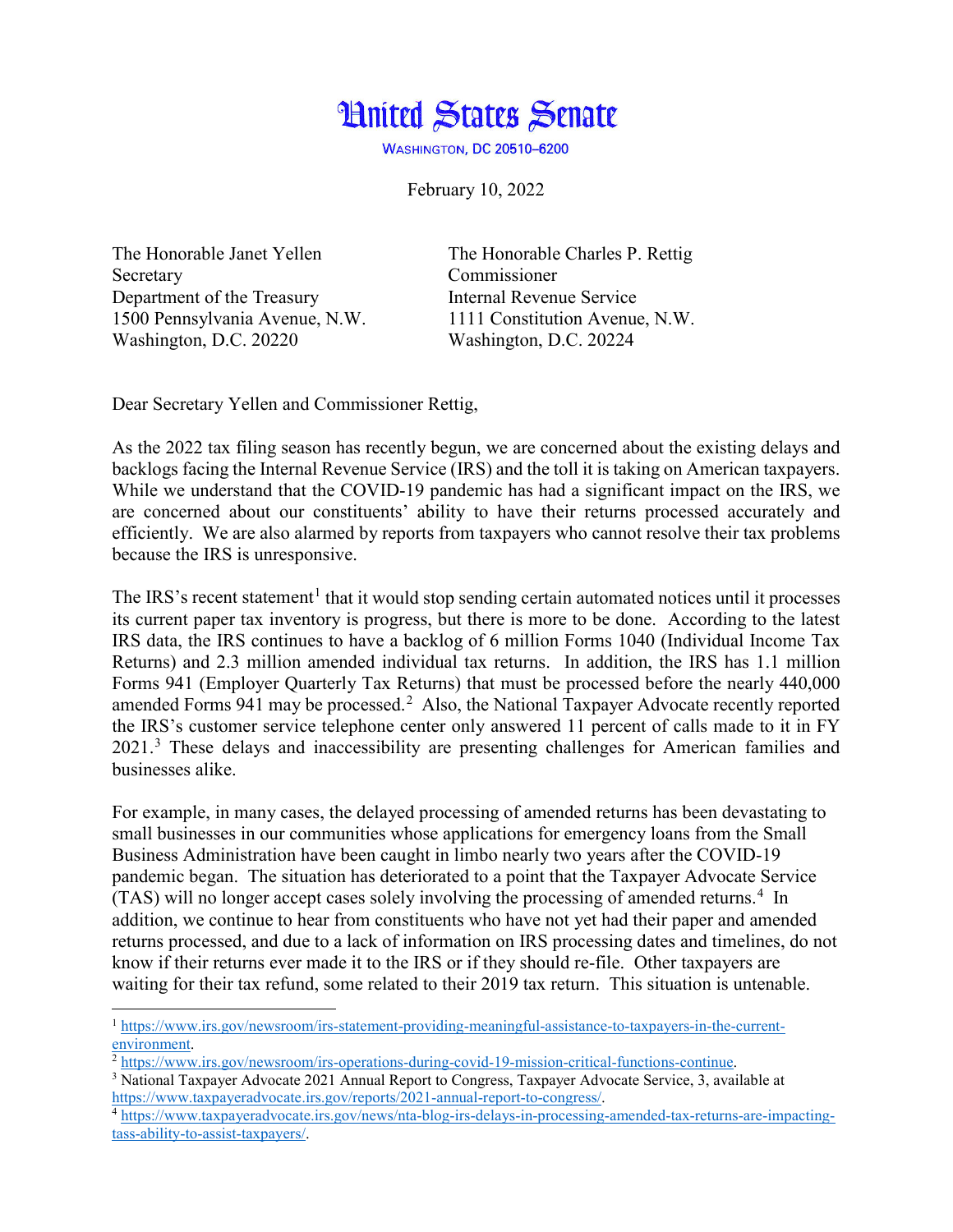When our constituents cannot get help from those tasked to administer our tax laws, it diminishes the integrity of our voluntary tax system.

While recognizing the challenges the IRS currently operates under, we find the current situation at the IRS alarming. Given the current circumstances, we respectfully request the IRS consider exercising its existing authority to undertake measures to bring immediate relief to taxpayers and reduce backlogs, during this tax filing season, such as:

- Halt automated lien/levy issuance for a meaningful period of time;
- Delay the collection process for filers until the IRS opens and processes any mail that may include an abatement request;
- Provide targeted tax penalty relief for taxpayers, as previously offered by the IRS;
- Expedite processing of the millions of original returns in the IRS's inventory, then immediately turn to processing amended returns, and provide TAS and congressional caseworkers with timely updates and responses;
- Communicate to the public, in a clear and timely manner, the status of IRS operations, current processing times, levels of unopened mail, number of error resolution cases, and dates to which mail, including paper and amended returns, has been processed; and
- Consider modifying<sup>[5](#page-1-0)</sup> the current implementation of Schedules K-2 and K-3 to focus on clearing the backlog instead of adding more complexity.

While we recognize no single action will alleviate longstanding issues and difficulties at the IRS, steps like these would provide our constituents with greater certainty and meaningful relief as we enter this year's filing season. We continue to support the IRS's efforts to deliver on their mission to provide taxpayers with top quality service, help them understand and meet their tax responsibilities, and apply the tax law with integrity and fairness to all.

Thank you for your attention to this matter.

Mike Crapo Charles E. Grassley

John Cornyn V John Thune

United States Senator United States Senator

<span id="page-1-0"></span> $\overline{\phantom{a}}$ <sup>5</sup> See e.g., Notice 2021-39, 2021-27 IRB 3. Sincerely,

 $\mu$  and  $\mu$ 

United States Senator United States Senator

 $\sqrt{2m}$  /  $\frac{2m}{\pi}$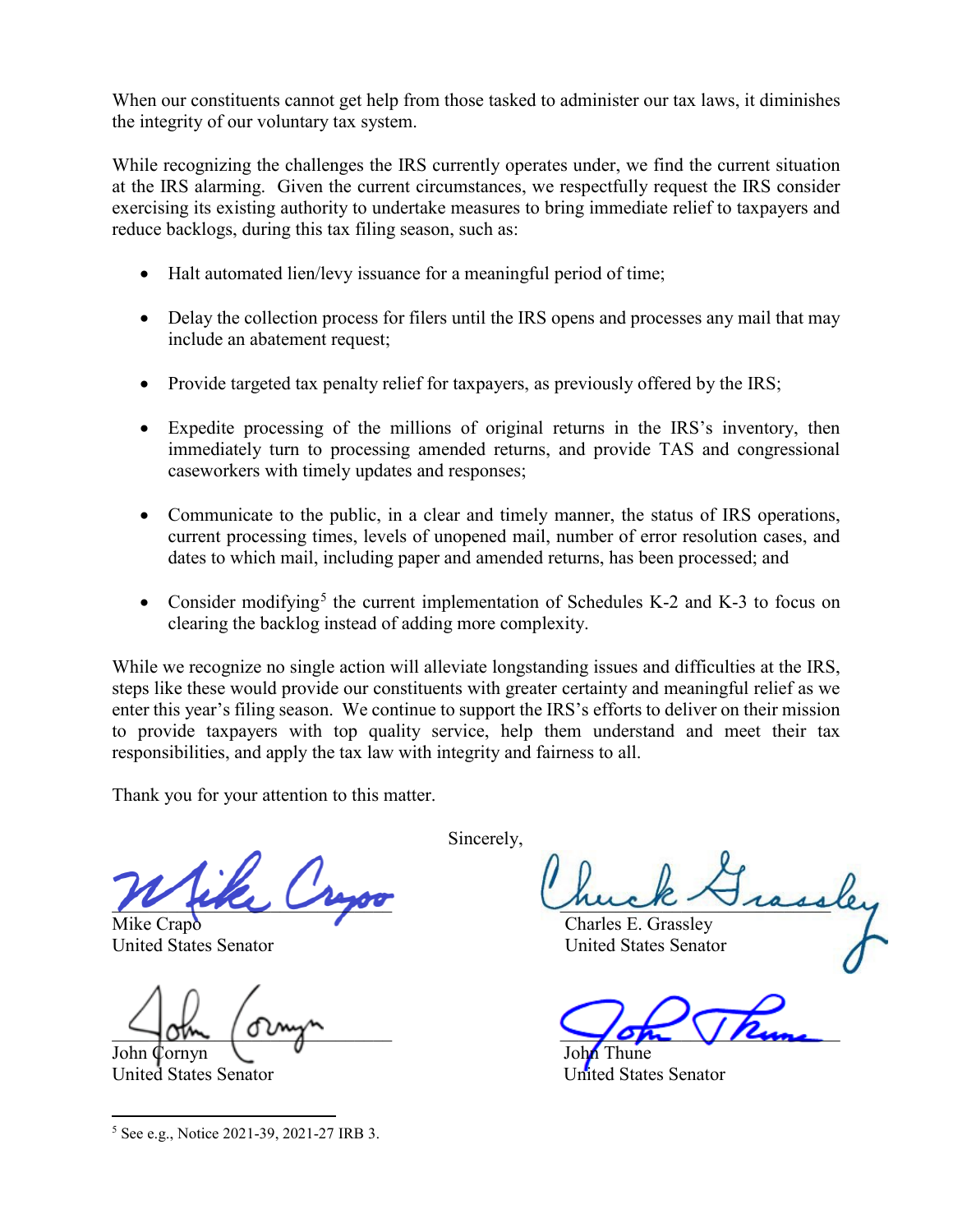Richard Burr Rob Portman United States Senator United States Senator

Pat Toomey Tim Scott United States Senator United States Senator

 $\frac{1}{\text{classical}}$ ,  $m$ .  $n$ Bill Cassidy, M.D.

Steve Daines<br>
United States Senator<br>
United States Senator<br>
United States Senator United States Senator

Ben Sasse **John Barrasso, M.D.** United States Senator United States Senator

Harsha Mackburn<br>Marsha Blackburn<br>John Boozman

Marsha Blackburn<br>United States Senator

United States Senator

Tom Cotton Deb Fischer United States Senator United States Senator

 $\sim$   $\sim$   $\sim$   $\sim$   $\sim$   $\sim$   $\sim$ 

 $\frac{1}{2}$  /  $\frac{1}{2}$  /  $\frac{1}{2}$  /  $\frac{1}{2}$  /  $\frac{1}{2}$  /  $\frac{1}{2}$ 

United States Senator Christelland States Senator

\_\_\_\_\_\_\_\_\_\_\_\_\_\_\_\_\_\_\_\_\_\_\_\_\_\_\_\_\_\_ \_\_\_\_\_\_\_\_\_\_\_\_\_\_\_\_\_\_\_\_\_\_\_\_\_\_\_\_\_\_

 $\cos\theta$   $\omega$   $\sin\theta$ 

United States Senator

feren M Collins

Mike Braun Susan Collins<br>
United States Senator<br>
United States Senator<br>
Susan Collins

Siader